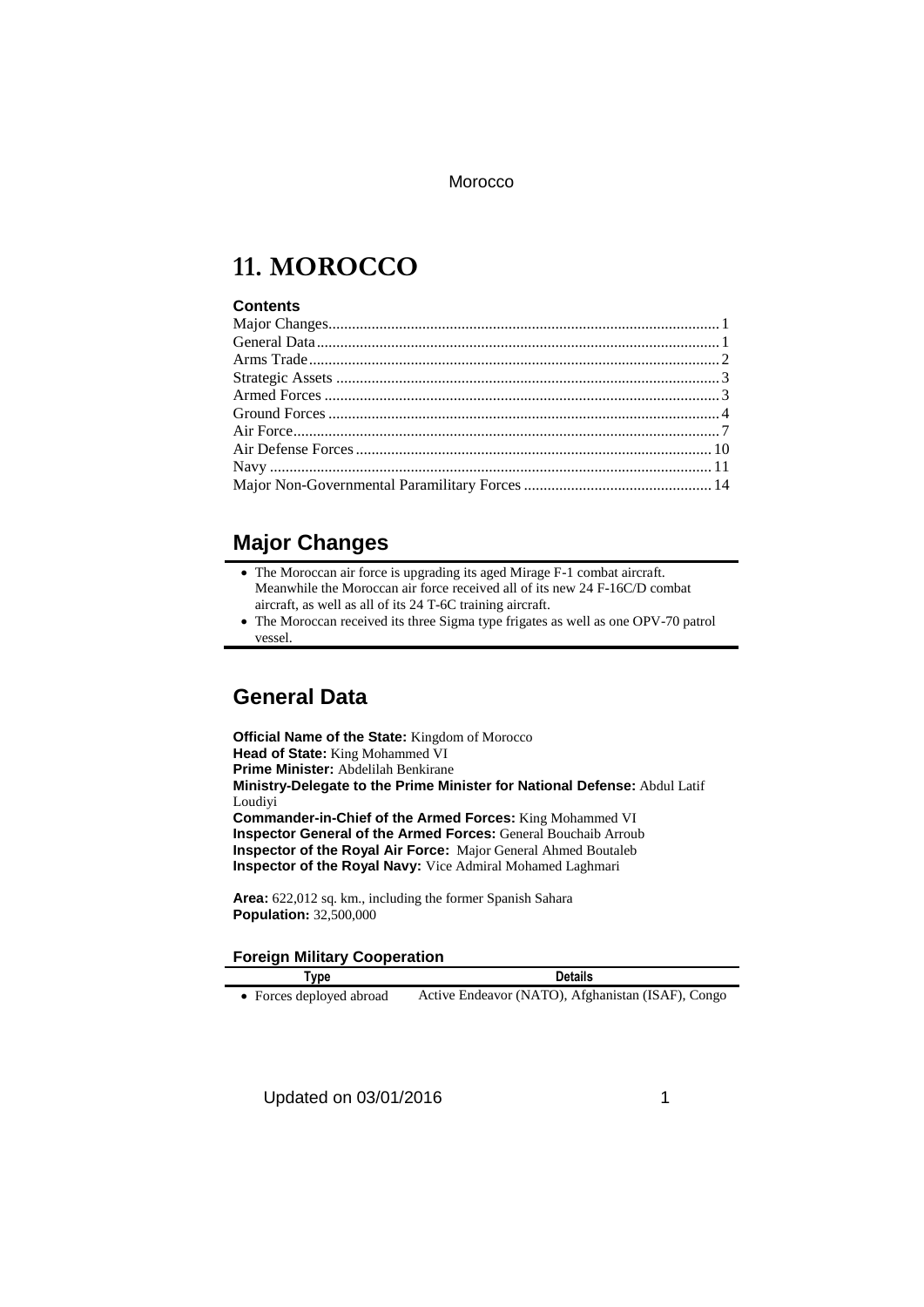| [vpe                  | <b>Details</b>                                    |
|-----------------------|---------------------------------------------------|
|                       | (MONUC), Kosovo (KFOR)                            |
| • Joint maneuvers     | Algeria (2004), France (2004), NATO (2010), Spain |
|                       | $(2004)$ , UK $(2003)$ , US $(2012)$              |
| • Security agreements | NATO (2008), Qatar (2010), Tunisia, US            |

# **Arms Trade**

| Country            | Type             | <b>Details</b>                                                |
|--------------------|------------------|---------------------------------------------------------------|
| Belgium            | • Arms transfers | 155mm M109 guns (2008), YPR-765 APCs<br>(2009)                |
| Canada             | • Arms transfers | Bombardier CL-415 aircraft (2013)                             |
| France             | • Arms transfers | Upgrading of Mirage F1 aircraft (2010),                       |
|                    |                  | FERMM frigate (2011), Damocles targeting                      |
|                    |                  | pods (2009), AASM guided bombs (2010),                        |
|                    |                  | OPV-70 (2012)                                                 |
| Italy              | Arms transfers   | C-27J Spartan aircraft (2011)                                 |
| <b>Netherlands</b> | • Arms transfers | Sigma corvettes (2012)                                        |
| Russia             | • Arms transfers | Tunguska SAM (2008)                                           |
| Spain              | Arms transfers   | M60 MBTs (2009)                                               |
| UK.                | Arms transfers   | Griffon 500TD hovercraft (2011)                               |
| <b>US</b>          | Arms transfers   | 155mm M109A5 gums (2012), F-16 C/D                            |
|                    |                  | aircraft (2012), T-6C aircraft (2012), CH-47D                 |
|                    |                  | helicopters (2009), AIM-120 AMRAAM                            |
|                    |                  | (2009), AIM-9X Sidewinder (2012), AGM-                        |
|                    |                  | 65 Maverick (2009), AGM-88 HARM (2009),                       |
|                    |                  | JDAM (2009), GBU-24 guided-bombs                              |
|                    |                  | (2009), GBU-12 guided-bombs (2009), GBU-                      |
|                    |                  | 10 guided-bombs (2009), AAQ-33 SNIPER                         |
|                    |                  | pods (2009), DB-110 reconnaissance pods                       |
|                    |                  | (2009), G550 VIP aircraft (2009), ACES                        |
|                    |                  | defensive-aids suite (2009), MIM-23B Hawk                     |
|                    |                  | SAMs (2010), MPQ-64 radars (2011), M1A1<br><b>MBTs</b> (2012) |
|                    | Assistance       | \$9 million military aid (2010)                               |
|                    |                  |                                                               |

| <b>Arms Procurement and Security Assistance Received</b> |  |
|----------------------------------------------------------|--|
|----------------------------------------------------------|--|

|  |  | <b>Arms Sales and Security Assistance Extended</b> |  |
|--|--|----------------------------------------------------|--|
|  |  |                                                    |  |

| Country | vpe          | <b>Details</b>                              |  |
|---------|--------------|---------------------------------------------|--|
| US      | • Facilities | Use of Sidi Slimane, Marrakech and          |  |
|         |              | Casablanca airfields in emergency;          |  |
|         |              | permission for space shuttle to land at     |  |
|         |              | Marrakech AFB; use of communications        |  |
|         |              | center at Kenitra; storage and use of naval |  |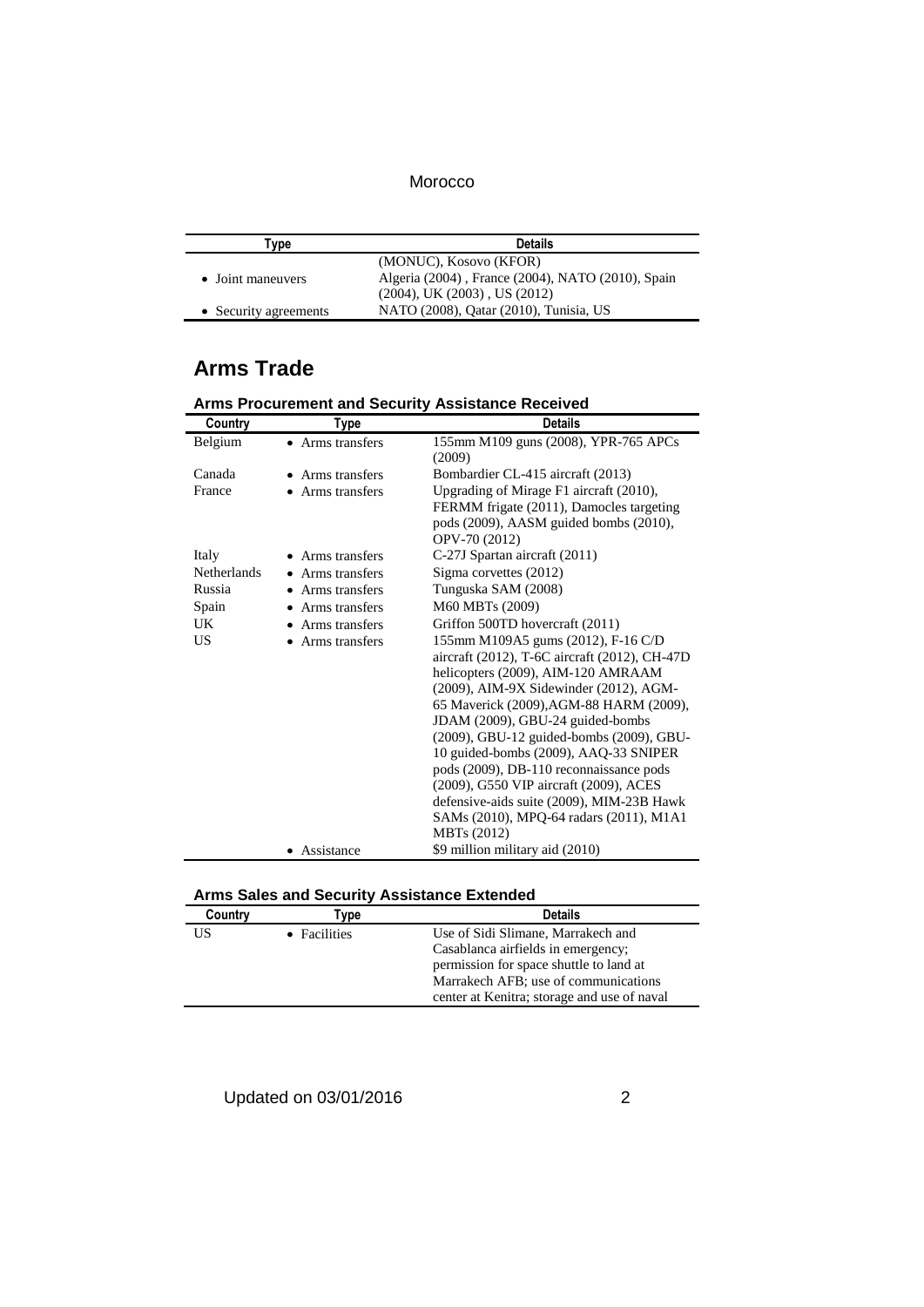| Countrv | vpe " | <b>Details</b>                   |
|---------|-------|----------------------------------|
|         |       | facilities at Mohammedia. Tantan |

#### **Defense Production**

| Army equipment                                 |  |  |
|------------------------------------------------|--|--|
| • Small arms ammunition                        |  |  |
| • Assembly of trucks                           |  |  |
| Note: M - manufacture (indigenously developed) |  |  |
| P - production under license                   |  |  |

A - assembly

## **Strategic Assets**

#### **NBC Capabilities**

**Nuclear capability** No nuclear capability. Party to the NPT. Request for small scale nuclear research reactor approved by US government. **Chemical weapons and protective equipment** No known CW activity. Party to the CWC. **Biological weapons** No known BW activities. Signed but not ratified the BWC.

### **Armed Forces**

### **Order-of-Battle**

 $\overline{a}$ 

| Year                     | 2009       | 2010      | 2011      | 2012      | 2013      |
|--------------------------|------------|-----------|-----------|-----------|-----------|
| General data             |            |           |           |           |           |
| • Personnel<br>(regular) | 198,500    | 198,500   | 198,500   | 198,500   | 198,500   |
| <b>Ground Forces</b>     |            |           |           |           |           |
| • Number of              | 6          | 6         | 6         | 6         | 6         |
| brigades                 |            |           |           |           |           |
| Tanks<br>$\bullet$       | 345        | 345 (640) | 345 (640) | 345 (640) | 345 (640) |
|                          | $(640)*$   |           |           |           |           |
| APCs/AFVs                | 1,450      | 1.450     | 1,450     | 1,450     | 1,450     |
|                          | $(1,500)*$ | (1,500)   | (1,500)   | (1,500)   | (1,500)   |
| Artillery                | 1,142      | 1,142     | 1,197     | 1,197     | 1,197     |
| (including)              |            |           |           |           |           |
| MRL <sub>s</sub> )       |            |           |           |           |           |
| Air Force                |            |           |           |           |           |
| • Combat aircraft        | 58 (72)    | 58 (72)   | 58 (72)   | 79 (89)   | 82 (89)   |
| • Transport              | 41 (43)    | 42 (44)   | 43 (45)   | 44 (46)   | 46 (48)   |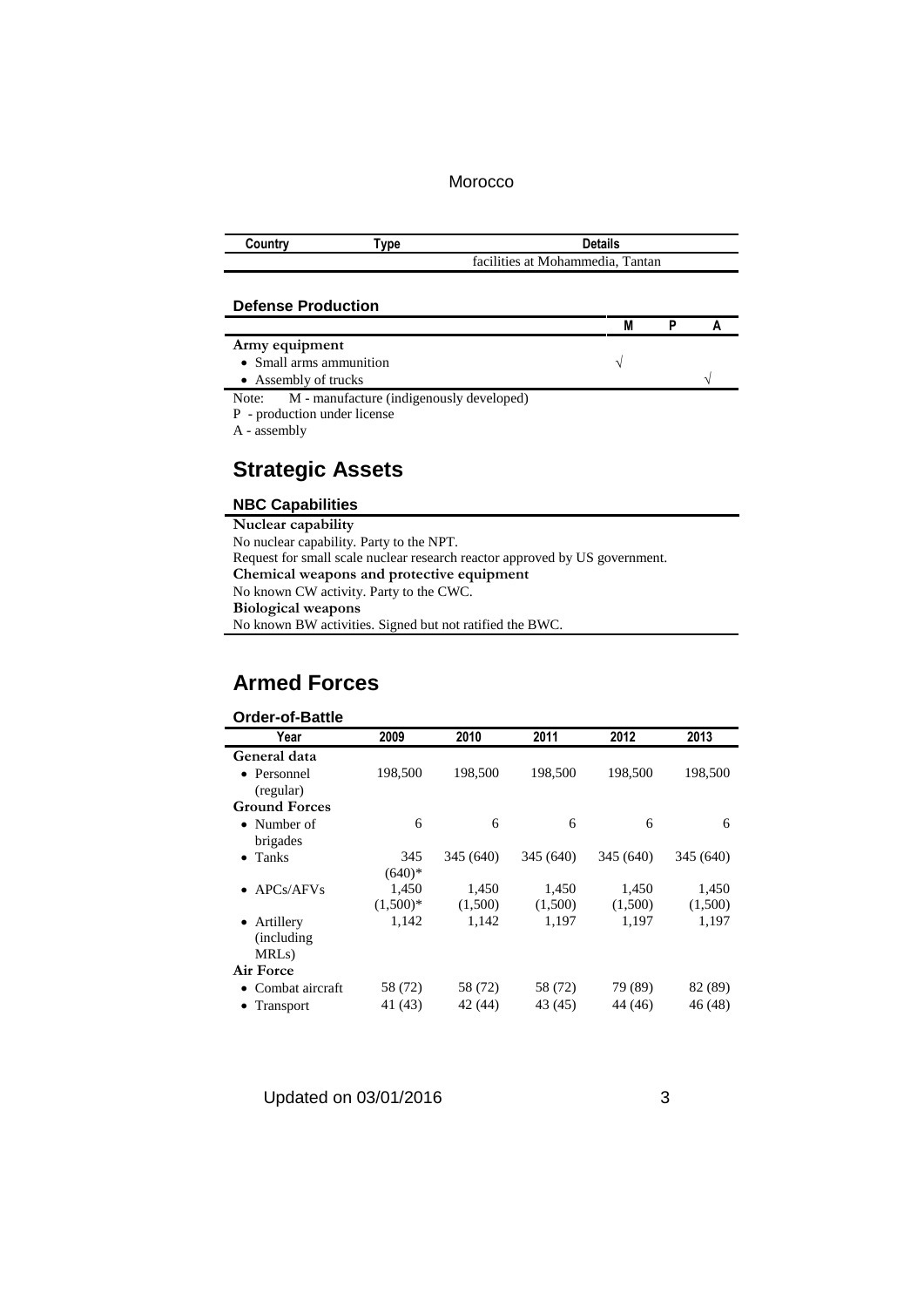| Year                                     | 2009      | 2010      | 2011      | 2012      | 2013      |
|------------------------------------------|-----------|-----------|-----------|-----------|-----------|
| aircraft<br>• Helicopters<br>Air Defense | 120 (130) | 120 (130) | 120 (130) | 120 (130) | 120 (130) |
| <b>Forces</b>                            |           |           |           |           |           |
| • Light SAM<br>launchers                 | 49        | 49        | 49        | 49        | 49        |
| Navy                                     |           |           |           |           |           |
| • Combat vessels                         | 15        | 15        | 15        | 18        | 18        |
| • Patrol craft                           | 62        | 62        | 63        | 63        | 63        |

\* Due to change in estimate.

#### **Personnel**

|                       | Regular | <b>Reserves</b> | Total   |
|-----------------------|---------|-----------------|---------|
| <b>Ground Forces</b>  | 175,000 | 150,000         | 325,000 |
| Air Force             | 13,500  |                 | 13,500  |
| Navy and Marines      | 10,000  |                 | 7.000   |
| <b>Total</b>          | 198,500 | 150,000         | 348,500 |
| Paramilitary          |         |                 |         |
| • Gendarmerie Royale  | 20,000  |                 | 10,000  |
| • Force Auxiliere     | 25,000  |                 | 25,000  |
| • Mobile Intervention | 5,000   |                 | 5,000   |
| Corps                 |         |                 |         |

## **Ground Forces**

#### **Formations**

|                       | Independent brigades / groups | Independent battalions |
|-----------------------|-------------------------------|------------------------|
| Armored               |                               | 10                     |
| Mechanized            | 3                             | 19                     |
| Infantry              |                               | 35                     |
| <b>Light Security</b> |                               |                        |
| Camel Corps           |                               |                        |
| Paratroops/Airborne/  | $\mathcal{D}_{\mathcal{L}}$   | h                      |
| Commando              |                               |                        |
| <b>Marines</b>        |                               | ∍                      |
| Artillery             |                               | 12                     |
| Air Defense           |                               |                        |
| Total                 | 6                             | 90                     |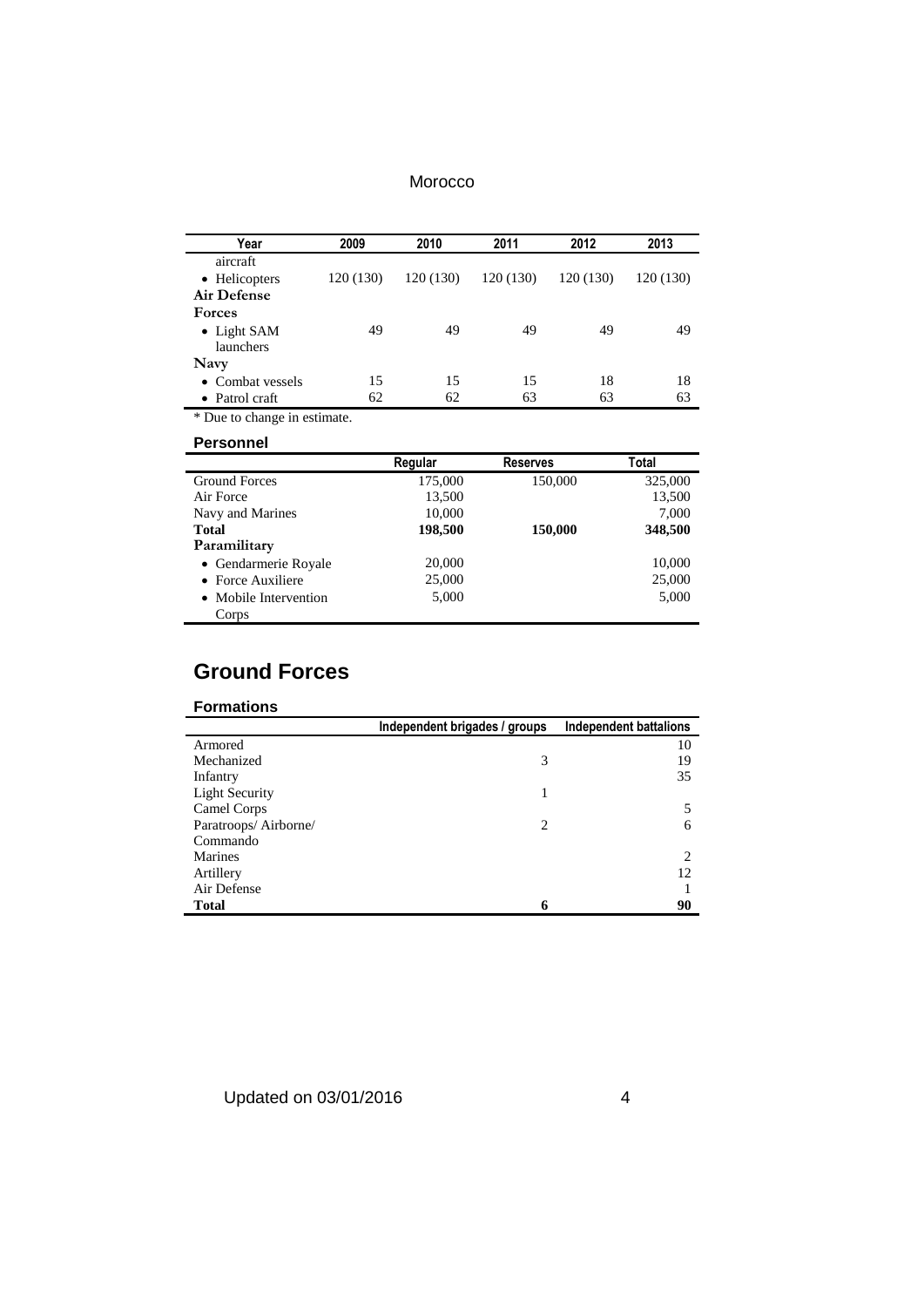| Tanks                |          |            |              |                    |
|----------------------|----------|------------|--------------|--------------------|
| Model                | Quantity | In service | <b>Since</b> | <b>Notes</b>       |
| <b>MBTs</b>          |          |            |              |                    |
| High quality         |          |            |              |                    |
| $\bullet$ T-72       | 100      | 40         | 2000         |                    |
| Medium and low       |          |            |              |                    |
| quality              |          |            |              |                    |
| • M60 A1/A3          | 250      | 250        | 1981/93      |                    |
| • $M48A5$            | 185      | $\Omega$   | 1974         |                    |
| Subtotal             | 435      | 250        |              |                    |
| Light tanks          |          |            |              |                    |
| • SK-105 (Kürassier) | 105      | 45         | 1985         |                    |
| <b>Total</b>         | 640      | 345        |              |                    |
| Future procurement   |          |            |              |                    |
| $\bullet$ M1A1 SEP   | 200      |            |              | Under negotiations |

| <b>APCs/AFVs</b>        |          |            |       |                                                                |
|-------------------------|----------|------------|-------|----------------------------------------------------------------|
| Model                   | Quantity | In service | Since | <b>Notes</b>                                                   |
| APCs                    |          |            |       |                                                                |
| • $M113 A1/A2$          | 625      | 625        | 1979  | Including 23 M901<br>Also listed under<br>Anti-Tank<br>Weapons |
| • UR-416                | 55       | 55         | 1977  | Also listed under<br>Anti-Tank<br>Weapons                      |
| Subtotal<br><b>IFVs</b> | 680      | 680        |       |                                                                |
| • YPR-765               | 120      | 120        | 2009  | Including 19 also<br>listed under Anti-<br>Tank Weapons        |
| • Ratel $20/90$         | 60       | 60         | 1981  |                                                                |
| $\bullet$ VAB -VCI/VTT  | 290      | 290        | 1979  |                                                                |
| Subtotal                | 470      | 470        |       |                                                                |
| Reconnaissance          |          |            |       |                                                                |
| $\bullet$ AMX-10 R/CM   | 110      | 110        | 1981  |                                                                |
| $\bullet$ BRDM-2        | 50       | $\Omega$   | 1992  | Including 36 listed<br>under Anti-Tank<br>Weapons              |
| <b>EBR-75</b>           | 16       | 16         | 1970  |                                                                |
| <b>AML-90/AML-60</b>    | 175      | 175        | 1966  |                                                                |
| Subtotal                | 350      | 300        |       |                                                                |
| Total                   | 1,500    | 1,450      |       |                                                                |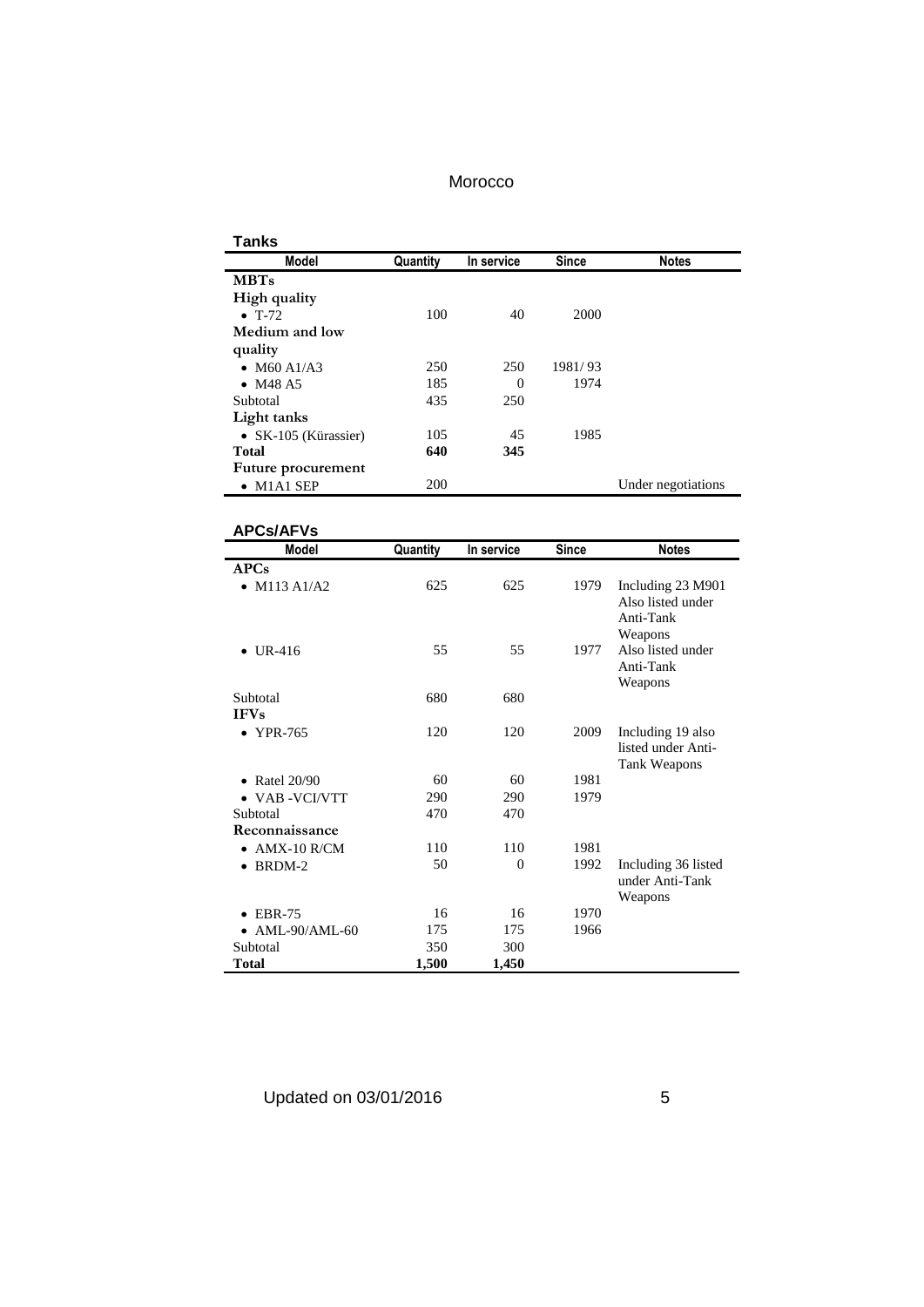| <b>Artillery</b>                |          |            |              |                                |
|---------------------------------|----------|------------|--------------|--------------------------------|
| <b>Model</b>                    | Quantity | In service | <b>Since</b> | <b>Notes</b>                   |
| Self-propelled guns             |          |            |              |                                |
| and howitzers                   |          |            |              |                                |
| $\bullet$ 155mm M109 A5         | 60       | 60         | 2012         | From US<br>drawdown            |
| 203mm M110 A2                   | 60       | 60         | 1996         |                                |
| 155mm M109 A1                   | 123      | 123        | 2004         |                                |
| $\bullet$ 155mm Mk F-3<br>(AMX) | 100      | 100        | 1980         |                                |
| Subtotal                        | 343      | 343        |              |                                |
| Towed guns and                  |          |            |              |                                |
| howitzers                       |          |            |              |                                |
| $\bullet$ 155mm FH-70           | 30       | 30         | 1993         |                                |
| 155mm M114                      | 20       | 20         | 1976         |                                |
| 155mm M198                      | 35       | 35         |              |                                |
| $130$ mm M-46<br>$\bullet$      | 18       | 18         | 1981         |                                |
| $105$ mm L $-118$               | 30       | 30         | 1980         | To be upgraded                 |
| 105mm M-1950                    | 35       | 35         | 1972         |                                |
| $\bullet$ 105mm M101            | 18       | 18         | 1970         |                                |
| Subtotal                        | 186      | 186        |              |                                |
| Mortars, under                  |          |            |              |                                |
| $160$ mm                        |          |            |              |                                |
| $120$ mm<br>$\bullet$           | 600      | 600        | 1972         | 20 SP mounted on<br><b>VAB</b> |
| $\bullet$ 107mm M30 SP          | 32       | 32         | 2000         | Mounted on M106                |
| Subtotal                        | 632      | 632        |              |                                |
| <b>MRLs</b>                     |          |            |              |                                |
| $\bullet$ 122mm BM-21           | 36       | 36         | 1980         |                                |
| <b>Total</b>                    | 1,197    | 1,197      |              |                                |
| <b>Ground Radars</b>            |          |            |              |                                |

| Model                                                  | Quantity | In service | <b>Since</b> | <b>Notes</b>   |
|--------------------------------------------------------|----------|------------|--------------|----------------|
| Artillery/mortar<br>locating radars<br>$\bullet$ RATAC | 12       | 12         | 1980         | Mounted on VTT |
|                                                        |          |            |              | chassis        |

#### **Logistics and Engineering Equipment**

M578 recovery vehicles (60), SK-105 ARVs (10), M728 ENG (6)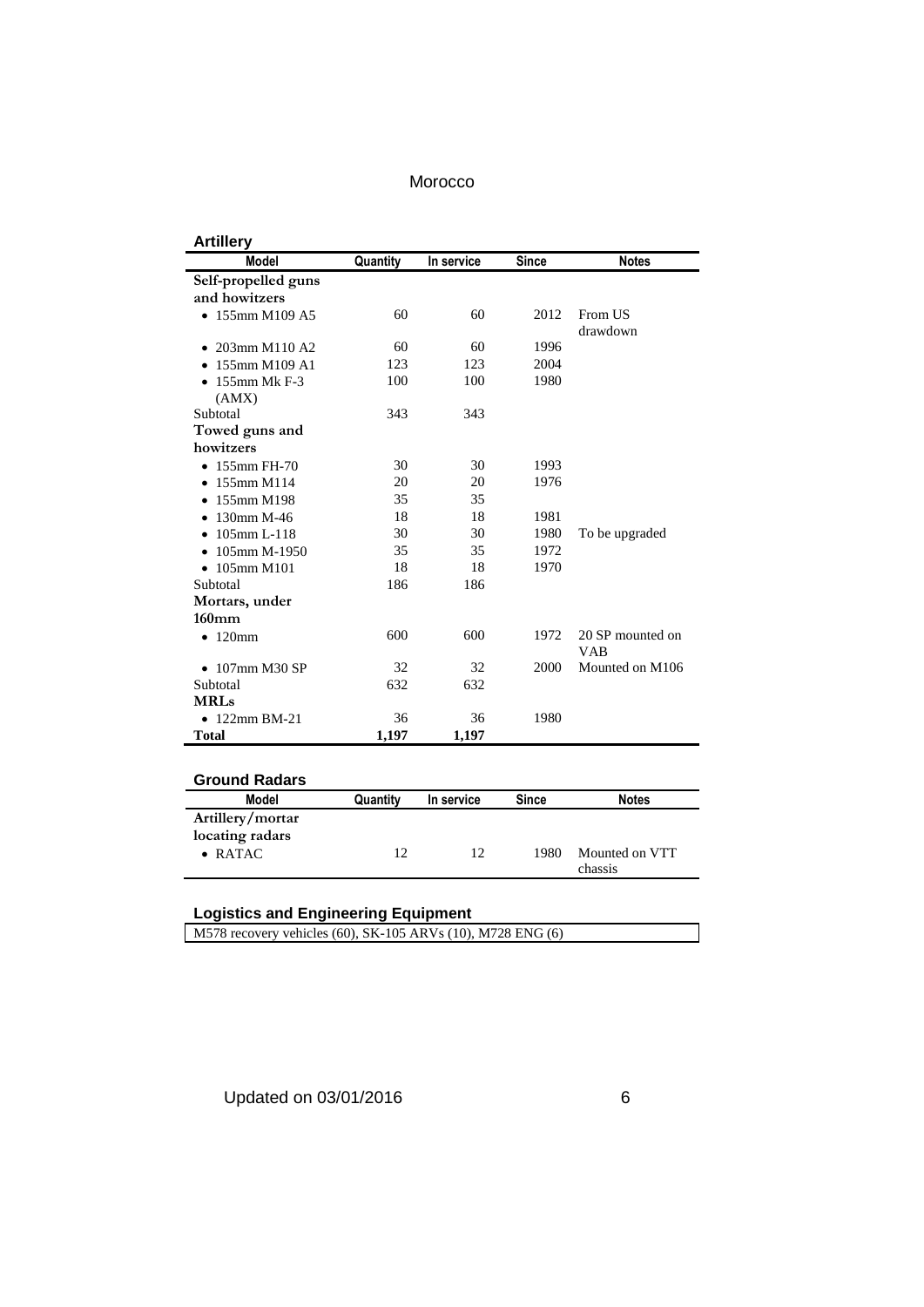#### **Anti-Tank Missiles**

| <b>Model</b>                 | Quantity | In service | <b>Since</b> | <b>Notes</b>                                   |
|------------------------------|----------|------------|--------------|------------------------------------------------|
| $\bullet$ BGM-71A TOW        | 150      | 150        | 1978         |                                                |
| <b>M901 ITV</b><br>$\bullet$ | 23       | 23         | 1999         | Also listed under<br><b>APCs</b>               |
| • AT-3 (Sagger) SP           | 36       | $\theta$   | 1992         | Mounted on<br>BRDM-2                           |
| $\bullet$ Cobra SP           | 42       | 42         | 1979         | Mounted on UR-<br>416                          |
| $\bullet$ M47 Dragon         | 480      | 480        | 1978         |                                                |
| <b>MILAN</b>                 | 100      | 100        | 1982         | Including 19<br>mounted on YPR-<br>765 chassis |
| Total                        | 830      | 795        |              |                                                |

### **Air Force**

#### **Order-of-Battle**

| Category           | Quantity | In service | <b>Notes</b> |
|--------------------|----------|------------|--------------|
| Combat             | 89       | ٥۷         |              |
| Transport          | 48       | 46         |              |
| <b>Helicopters</b> | 130      | 120        |              |

## **Combat Aircraft**

| Model                      | Quantity | In service | <b>Since</b> | <b>Notes</b>            |
|----------------------------|----------|------------|--------------|-------------------------|
| <b>Advanced Multi-role</b> |          |            |              |                         |
| $\bullet$ F-16 C/D         | 24       | 24         | 2011         |                         |
| • Mirage MF2000            | 12       | 12         | 2010         | Being delivered         |
| Subtotal                   | 36       | 36         |              |                         |
| Multi-role                 |          |            |              |                         |
| $\bullet$ F-5E/F           | 22       | 15         | 1981         | Upgraded                |
| • Mirage $F1$              | 15       | 15         | 1979         | Being upgraded          |
| Subtotal                   | 37       | 30         |              |                         |
| Ground attack              |          |            |              |                         |
| $\bullet$ OV-10 Bronco     | 3        | 3          | 1981         |                         |
| <b>Obsolete</b>            |          |            |              |                         |
| $\bullet$ F-5A/B           | 13       | 13         | 1967         |                         |
| Total                      | 89       | 82         |              |                         |
| Future procurement         |          |            |              |                         |
| • Mirage MF2000            | 27       |            |              | Upgrade of<br>Mirage F1 |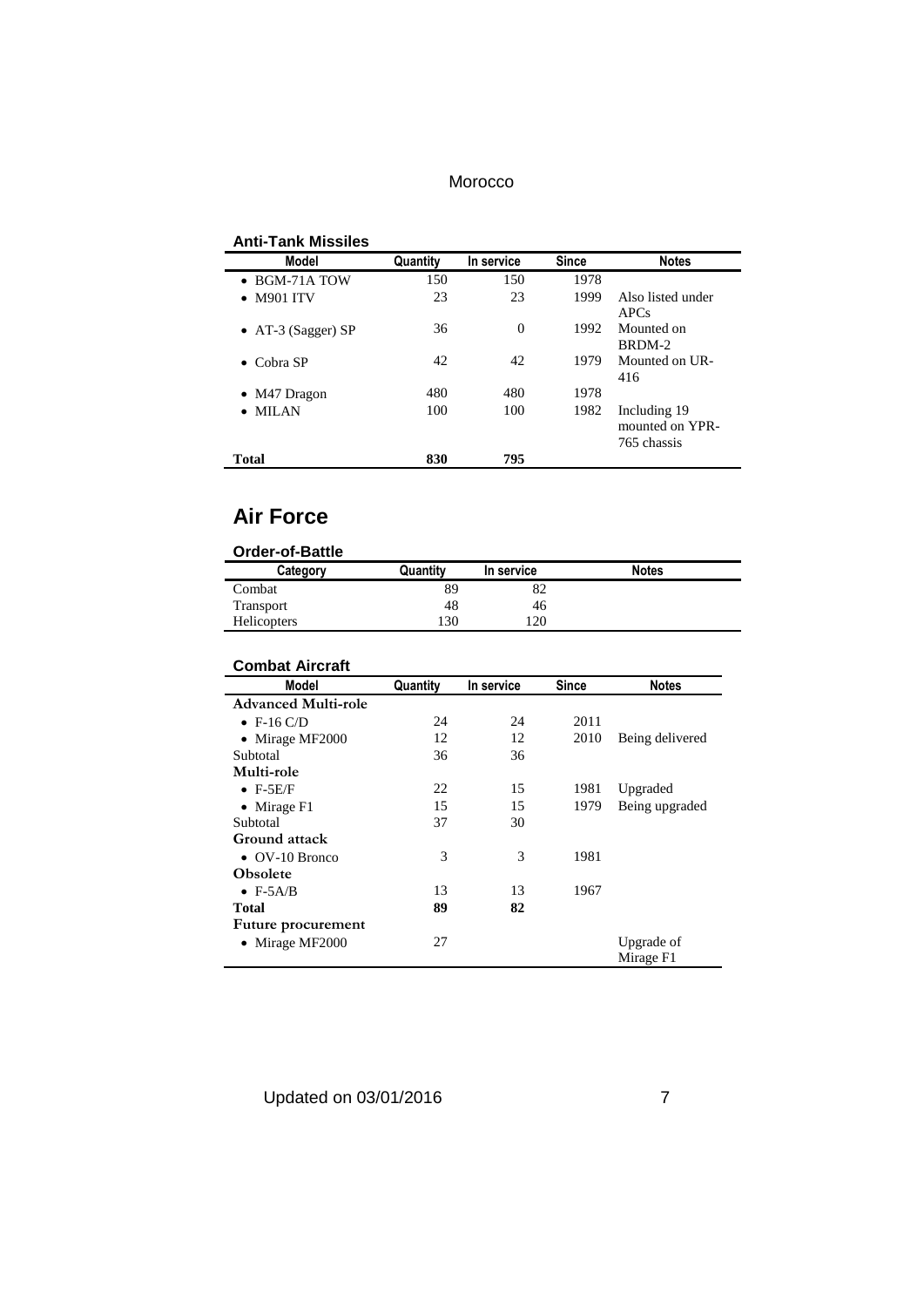# **Transport Aircraft**

| Model                     | Quantity | In service     | <b>Since</b> | <b>Notes</b>                                                              |
|---------------------------|----------|----------------|--------------|---------------------------------------------------------------------------|
| • King Air $100$          | 5        | 5              | 1975         |                                                                           |
| King Air 200<br>٠         | 5        | 5              | 1983         |                                                                           |
| King Air 300<br>٠         |          |                | 1991         |                                                                           |
| Gulfstream G550           |          |                | 2010         | VIP aircraft                                                              |
| $\bullet$ Boeing 707      | 2        | $\overline{c}$ | 1982         |                                                                           |
| $\bullet$ C-27J Spartan   | 4        | 4              | 2010         |                                                                           |
| $\bullet$ C-130H Hercules | 15       | 15             | 1974         | Including 2<br>employed in<br>electronic<br>surveillance and<br>2 tankers |
| $\bullet$ CN-235          | 7        |                | 1990         |                                                                           |
| Dornier DO-28 D-2         | 3        | 2              | 1981         |                                                                           |
| Gulfstream II/III         | 2        |                | 1976         |                                                                           |
| Mystère-Falcon 50         |          |                | 1980         |                                                                           |
| • Mystère- Falcon 20      | 2        | $\overline{c}$ | 1968         | Electronic<br>countermeasures                                             |
| Total                     | 48       | 46             |              |                                                                           |

### **Training and Liaison Aircraft**

| Training and Liaison Aircrait |          |            |              |                |
|-------------------------------|----------|------------|--------------|----------------|
| Model                         | Quantity | In service | <b>Since</b> | <b>Notes</b>   |
| let trainers                  |          |            |              |                |
| • Cessna 318 $(T-37)$         | 14       | 14         | 1996         |                |
| • Alpha jet                   | 22       | 22         | 1979         |                |
| • Beechcraft $T-34C$          | 12       | 10         | 1977         |                |
| $\bullet$ CM-170 Fouga        | 22       | 22         | 1964         |                |
| Magister                      |          |            |              |                |
| Subtotal                      | 70       | 68         |              |                |
| Piston/Turbo-prop             |          |            |              |                |
| $\bullet$ T-6C Texan          | 24       | 24         | 2011         |                |
| $\bullet$ AS-202/18A Bravo    | 10       | 10         | 1978         |                |
| • CAP $10/232$                | 9        | 9          | 1983         | Aerobatic team |
| Subtotal                      | 43       | 43         |              |                |
| Total                         | 113      | 111        |              |                |

| <b>Helicopters</b>                                    |          |            |       |                                |
|-------------------------------------------------------|----------|------------|-------|--------------------------------|
| Model                                                 | Quantity | In service | Since | <b>Notes</b>                   |
| <b>Attack helicopters</b><br>$\bullet$ SA-342 Gazelle | 22       | 22         | 1976  | Of which 6 with<br>gendarmerie |
| Heavy transport<br>$\bullet$ CH-47C Chinook           |          | 8          | 1979  |                                |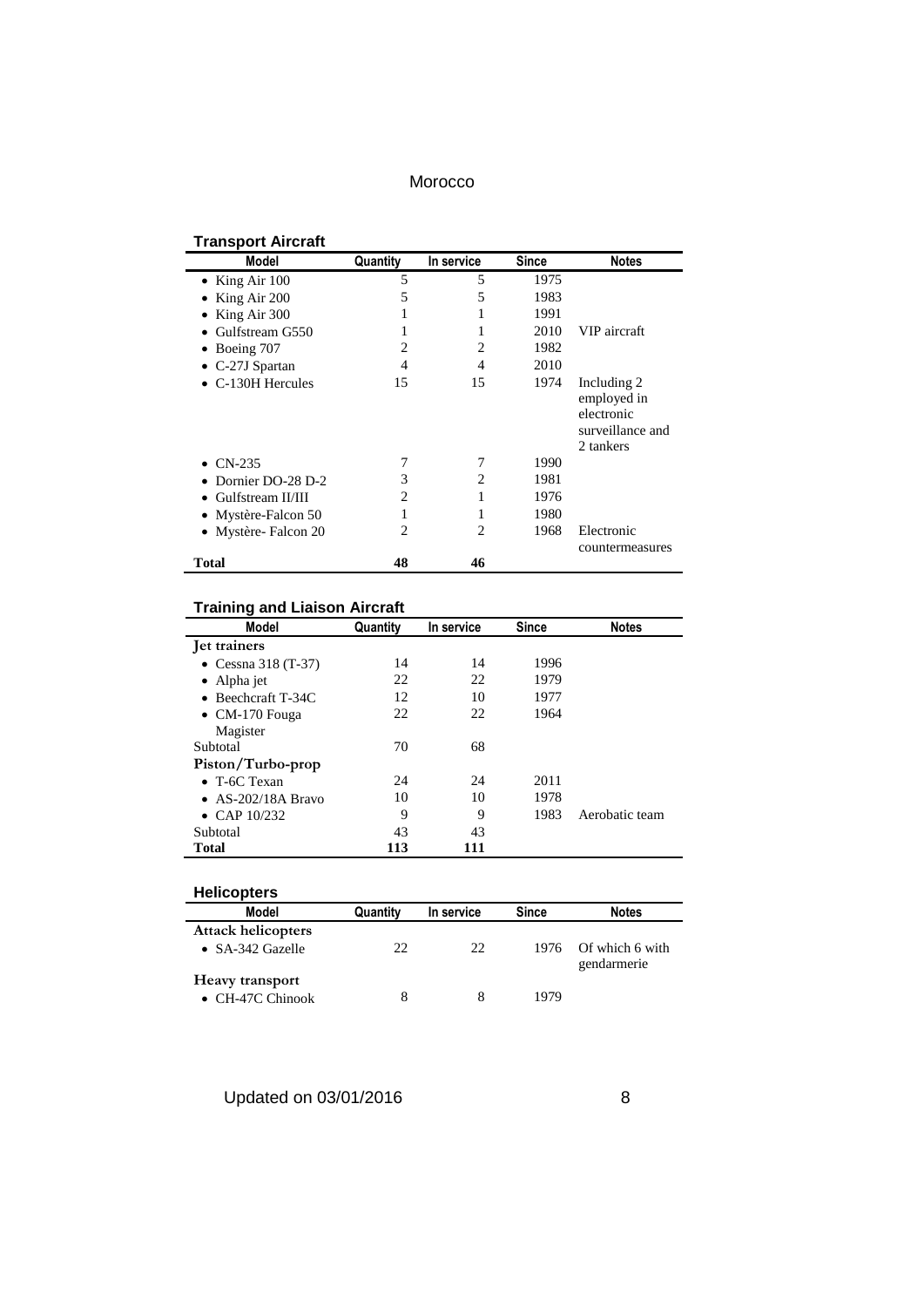|  | Morocco |
|--|---------|
|--|---------|

| Model                 | Quantity       | In service | Since | <b>Notes</b>   |
|-----------------------|----------------|------------|-------|----------------|
| Medium transport      |                |            |       |                |
| $\bullet$ SA-330 Puma | 25             | 25         | 1976  | To be upgraded |
| AB-205                | 31             | 31         | 1969  |                |
| $AB-212$<br>$\bullet$ | 5              | 5          | 1973  |                |
| • AS-365 Dauphin II   | $\overline{c}$ | 2          | 1983  | With           |
|                       |                |            |       | gendarmerie    |
| Subtotal              | 63             | 63         |       |                |
| Light transport       |                |            |       |                |
| • Alouette $II / III$ | 5              | 5          | 1981  | With           |
|                       |                |            |       | gendarmerie    |
| Bell 206 JetRanger    | 26             | 16         | 1975  |                |
| SA-315B Lama          | 3              | 3          |       | With           |
|                       |                |            |       | gendarmerie    |
| Subtotal              | 34             | 24         |       |                |
| <b>Naval Attack</b>   |                |            |       |                |
| • AS-565MB Panther    | 3              | 3          | 2003  |                |
| Total                 | 130            | 120        |       |                |
| Future procurement    |                |            |       |                |
| CH-47D Chinook        | 3              |            |       |                |
| SA-330 Puma           | 25             |            |       | To be upgraded |

# **Miscellaneous Aircraft**

| <b>Model</b>             | Quantity       | In service     | <b>Since</b> | <b>Notes</b>                               |
|--------------------------|----------------|----------------|--------------|--------------------------------------------|
| Reconnaissance           |                |                |              |                                            |
| $\bullet$ RF-5           | 2              | 1              | 1981         | Also listed under<br>Combat Aircraft       |
| $\bullet$ C-130H         | $\overline{c}$ | $\overline{c}$ | 1974         | Also listed under<br>Transport<br>Aircraft |
| Tanker                   |                |                |              |                                            |
| $\bullet$ KC-130         | $\overline{c}$ | 2              | 1974         | Also listed under<br>Transport<br>Aircraft |
| Electronic warfare       |                |                |              |                                            |
| • Mystère $20F$          | $\overline{c}$ | $\overline{c}$ | 1968         | Also listed under<br>Transport<br>Aircraft |
| Maritime<br>surveillance |                |                |              |                                            |
| • BN-2T Defender         | 7              | 7              | 1993         | Possibly in<br>fishery<br>protection role  |
| Fire fighters            |                |                |              |                                            |
| $\bullet$ CL-415         | 3              | 3              | 2011         |                                            |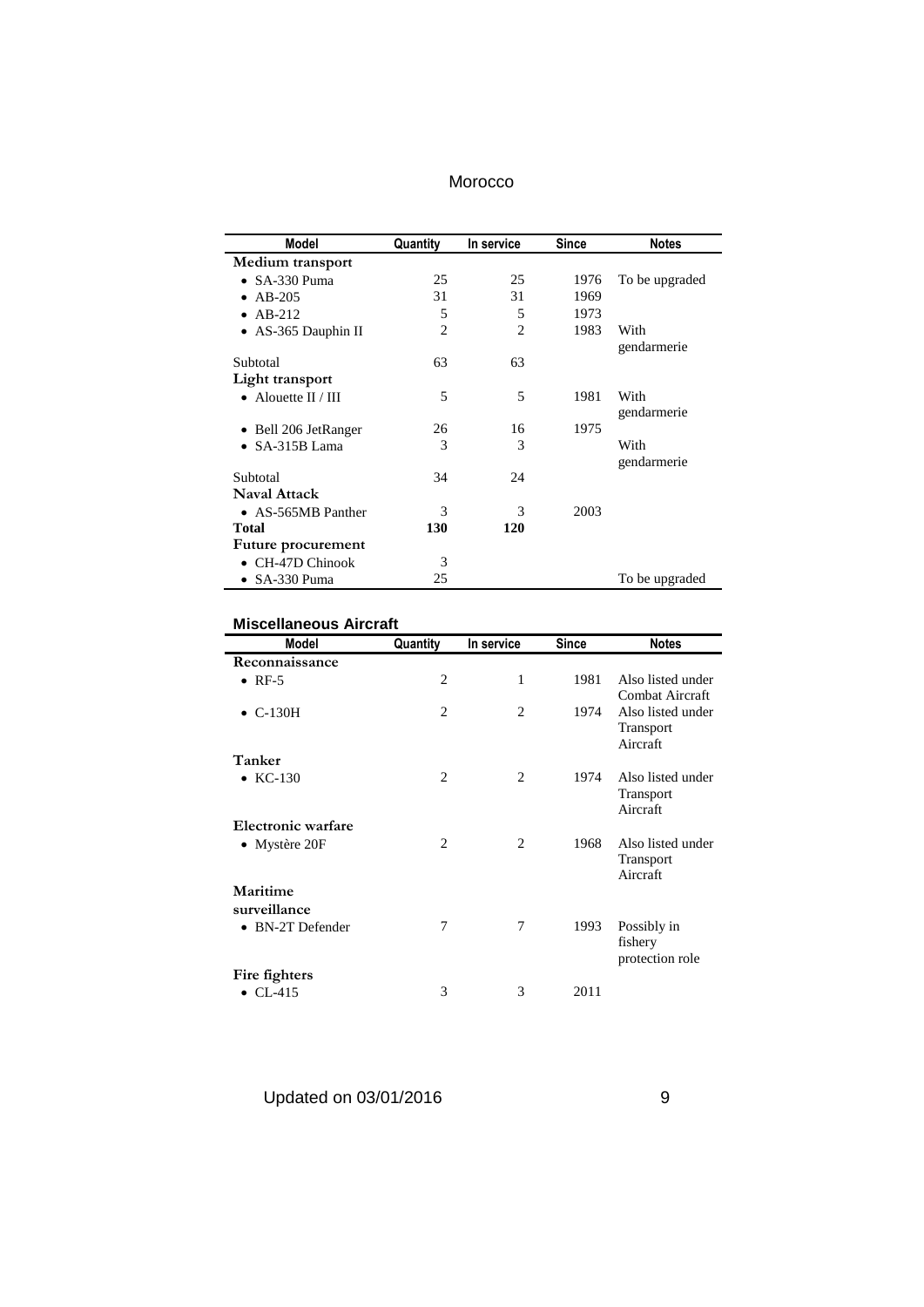| Model              | Quantity | In service | <b>Since</b> | <b>Notes</b>    |
|--------------------|----------|------------|--------------|-----------------|
| UAVs and mini-     |          |            |              |                 |
| <b>UAVs</b>        |          |            |              |                 |
| • Skyeye R4E-50    | ᆂ        |            | 1990         |                 |
| Future procurement |          |            |              |                 |
| • $CL-415$         |          |            |              | Being delivered |

#### **Advanced Armament**

**Air-to-air-missiles** AIM-9J/M Sidewinder (350), R-530, R-550 Magic (300), Super 530D **Air-to-ground-missiles** AGM-65 Maverick (380), HOT **Reconnaissance/targeting pods** COR-2/Hares reconnaissance pods, Litening-2 targeting pods, Damocles targeting pods, ELT/555 ECM pod, ATLIS targeting pod **Future procurement** AIM-120 AMRAAM (30), AIM-9X Sidewinder , AGM-88 HARM (20), JDAM (50), GBU-24 guided-bombs (20), GBU-12 guided-bombs (150), GBU-10 guided-bombs (50), AAQ-33 SNIPER pods (6), DB-110 reconnaissance pods (4), AGM-65D Maverick (28), AGM-65H Maverick (45), Enhanced GBU-12 (120), AASM guided-bombs

Note: Number in parentheses refers to the quantity of missiles purchased, not to current inventory levels.

#### **Air Force Infrastructure**

**Military airfields 10** Agadir, Casablanca (Nouasseur), Fez, Kenitra, Larache, L'Ayoun, Marrakech, Meknes, Rabat, Sidi Slimane

### **Air Defense Forces**

| <b>Surface-to-Air Missiles</b> |                  |           |              |              |  |  |
|--------------------------------|------------------|-----------|--------------|--------------|--|--|
| Model                          | <b>Batteries</b> | Launchers | <b>Since</b> | <b>Notes</b> |  |  |
| Light missiles                 |                  |           |              |              |  |  |
| • Tunguska-M1 $(SA-$           |                  | 12        | 2008         |              |  |  |
| 19)                            |                  |           |              |              |  |  |
| $\bullet$ MIM-72A              |                  | 37        | 1977         |              |  |  |
| Chaparral                      |                  |           |              |              |  |  |
| <b>Total</b>                   |                  | 49        |              |              |  |  |
| Shoulder-launched              |                  |           |              |              |  |  |
| missiles                       |                  |           |              |              |  |  |
| • $SA-7$ (Grail)               |                  | 70        | 1978         |              |  |  |
| Future procurement             |                  |           |              |              |  |  |
| $\bullet$ MIM-23B Hawk         | 9                |           |              | From US      |  |  |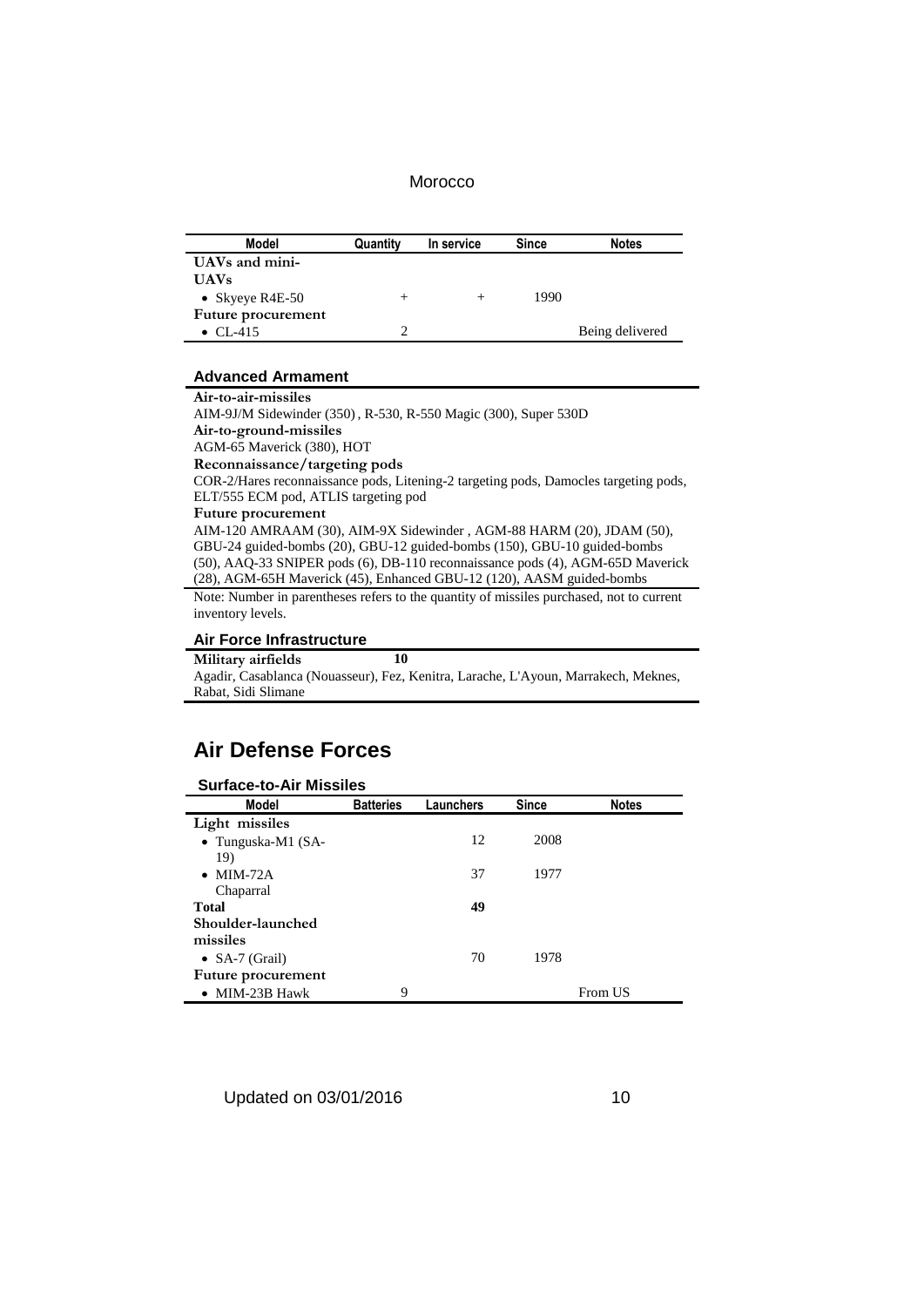| Model | <b>Batteries</b> | Launchers | Since | Notes    |
|-------|------------------|-----------|-------|----------|
|       |                  |           |       | drawdown |

# **Other Air Defense Systems**

| Model                  | Quantity | In service | <b>Since</b> | <b>Notes</b>          |
|------------------------|----------|------------|--------------|-----------------------|
| Short-range guns       |          |            |              |                       |
| $\bullet$ 37mm M-1939  | 100      | 14         | 1972         |                       |
| $\bullet$ 23mm ZU 23x2 | 90       | 30         | 1986         |                       |
| • 20mm M163            | 115      | 115        | 1983         |                       |
| Vulcan SP              |          |            |              |                       |
| $\bullet$ 20mm M167 SP | 40       | 40         | 1993         |                       |
| Total                  | 345      | 199        |              |                       |
| Radars                 |          |            |              |                       |
| $\bullet$ AN/TPS-43    | 8        | 8          |              |                       |
| • $AN/TPS-63$          | 8        | 8          |              | Upgraded              |
| Future procurement     |          |            |              |                       |
| $\bullet$ AN/MPO-64    | 8        |            |              | Under<br>negotiations |

## **Navy**

# **Combat Vessels**

| Type              | Quantity | Length $(m.)/$<br>displacement (t.) | Notes/armament      |
|-------------------|----------|-------------------------------------|---------------------|
| Missile frigates  |          |                                     |                     |
| • Tarik Ben Ziyad | 3        | 98/2,100                            | Helicopter pad      |
| (Sigma class)     |          |                                     | MM40 Exocet SSMs    |
|                   |          |                                     | VL-MICA SAMs        |
|                   |          |                                     | 76mm Guns           |
|                   |          |                                     | MU90 torpedoes      |
| Floreal           | 2        | 93.5/2,950                          | 1 AS-565 Panther    |
|                   |          |                                     | helicopter          |
|                   |          |                                     | 2xMM38 Exoset SSMs  |
|                   |          |                                     | 2x2 Simbad SAMs     |
|                   |          |                                     | $1x76$ mm gun       |
|                   |          |                                     | $2x20$ mm guns      |
| Descubierta       | 1        | 88.8/1,233                          | 4xMM38 Exocet SSMs  |
|                   |          |                                     | 1x8 Aspide SAMs     |
|                   |          |                                     | 6x324mm torpedoes   |
|                   |          |                                     | 1xSR 375 ASW mortar |
|                   |          |                                     | $1x76$ mm gun       |
|                   |          |                                     | $1x40$ mm gun       |
| Subtotal          | 6        |                                     |                     |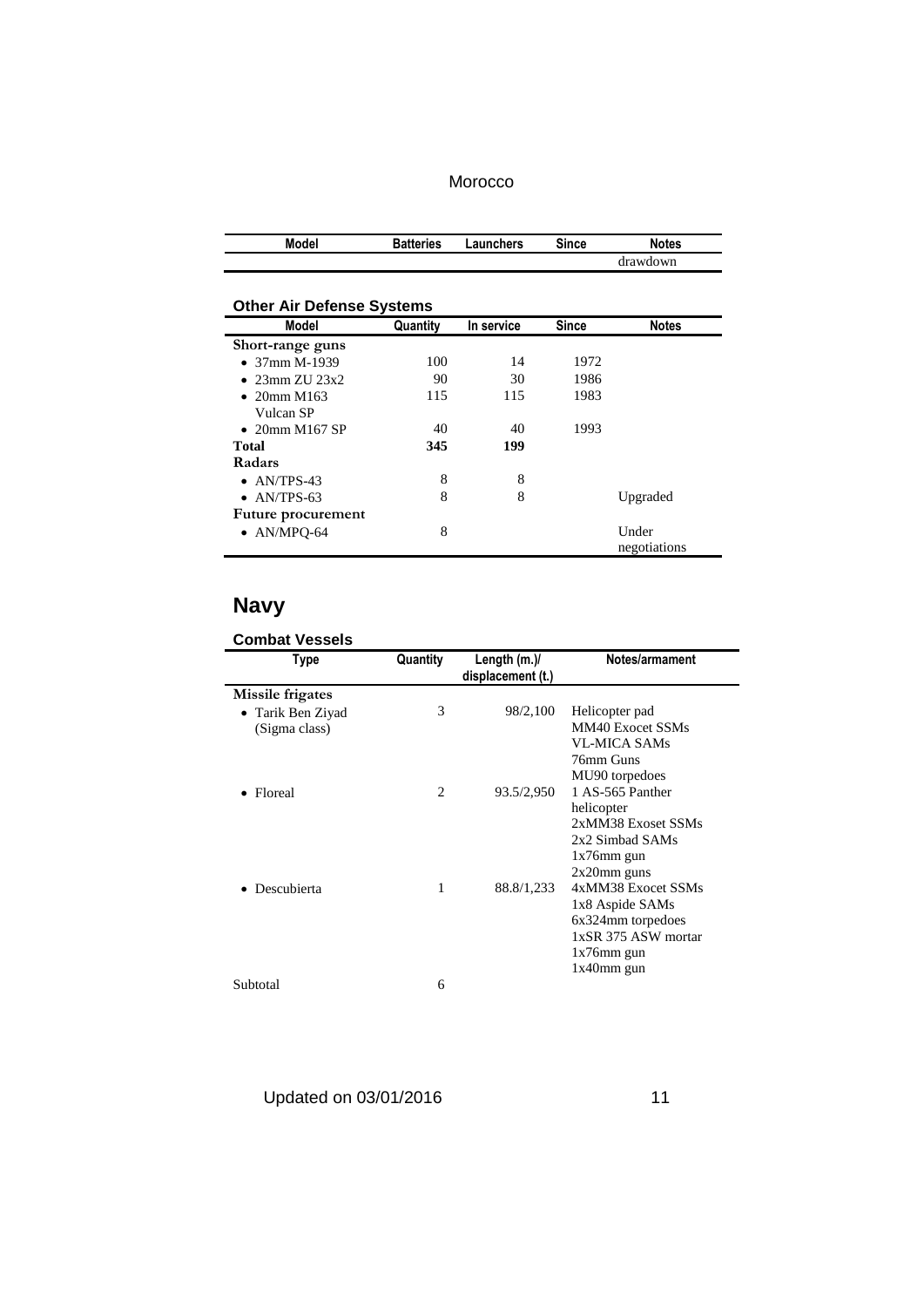| Type                 | Quantity                    | Length $(m.)/$<br>displacement (t.) | Notes/armament     |
|----------------------|-----------------------------|-------------------------------------|--------------------|
| <b>MFPBs</b>         |                             |                                     |                    |
| Lazaga               | 4                           | 58.1/524                            | 4xMM38 Exocet SSMs |
|                      |                             |                                     | $1x76$ mm gun      |
|                      |                             |                                     | $1x40$ mm gun      |
|                      |                             |                                     | $2x20$ mm guns     |
| Gunboats             |                             |                                     |                    |
| Okba class (PR-72)   | $\mathcal{D}_{\mathcal{L}}$ | 57.5/375                            | $1x76$ mm gun      |
|                      |                             |                                     | $1x40$ mm gun      |
| Cormorant class      | 6                           | 58.1/425                            | $1x40$ mm gun      |
| (P-200D Vigilance)   |                             |                                     | $2x20$ mm guns     |
| Subtotal             | 8                           |                                     |                    |
| <b>Total</b>         | 18                          |                                     |                    |
| Future procurement   |                             |                                     |                    |
| <b>FREMM</b> frigate | 1                           | 142/5,800                           | MM40 Exocet SSMs   |
|                      |                             |                                     | Aster 15 SAMs      |
|                      |                             |                                     | 76mm Guns          |
|                      |                             |                                     | MU90 torpedoes     |

#### **Patrol Craft**

| Type                                | Quantity | Length (m.)/      | Notes/armament      |
|-------------------------------------|----------|-------------------|---------------------|
|                                     |          | displacement (t.) |                     |
| • Bir Anzarane (OPV 70)             | 1        | 70/800            | Helicopter pad      |
|                                     |          |                   | $1x$ 76mm gun       |
|                                     |          |                   | $1x$ 40mm gun       |
|                                     |          |                   | $2x$ 14.5mm MGs     |
| • Rais Bargech (OPV 64)             | 5        | 64/580            | 1x40mm gun          |
|                                     |          |                   | $1x20$ mm gun       |
|                                     |          |                   | $4x14.5mm$ MGs      |
| • Osprey mk II                      | 4        | 54.8/475          | $2x20$ mm guns      |
| Al Wacil/Erraid (P-32)              | 10       | 32/74             | 6 Al wacil class, 4 |
|                                     |          |                   | Erraid class        |
|                                     |          |                   | 4 with customs/     |
|                                     |          |                   | Coast Guard         |
|                                     |          |                   | $1x20$ mm gun       |
| $\blacktriangleright$ VCSM (RPB 20) | 10       | 20/40             | RIHB launch         |
| Arcor 53                            | 15       | 16/17             | With customs/Coast  |
|                                     |          |                   | Guard               |
|                                     |          |                   | $1x12.7mm$ MG       |
| Arcor 46                            | 18       | 14.5/15           | With customs/Coast  |
|                                     |          |                   | Guard               |
|                                     |          |                   | $2x12.7mm$ MGs      |
| <b>Total</b>                        | 63       |                   |                     |
| Future procurement                  |          |                   |                     |
| $\bullet$ OPV 70                    | 3        | 70/800            | Delivery suspended  |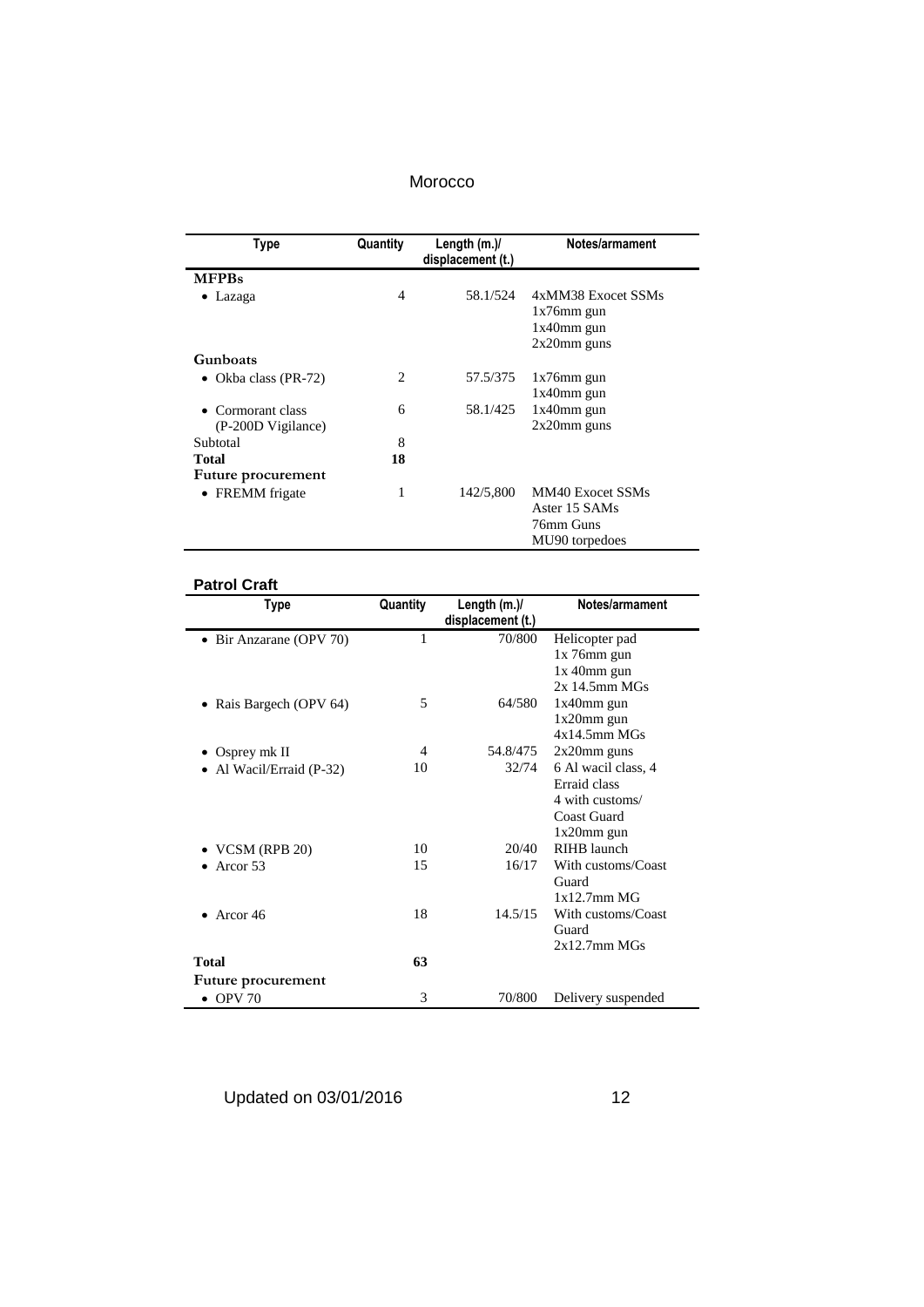#### **Landing Craft**

| Type                | Quantity | Length $(m.)/$<br>displacement (t.) | Notes/armament                                                                   |
|---------------------|----------|-------------------------------------|----------------------------------------------------------------------------------|
| • Batral LSM        | 3        | 80/750                              | 140 troops, 12 vehicles<br>Helicopter pod<br>$2x81$ mm mortars<br>$4x40$ mm guns |
| $\bullet$ CTM (LCM) |          | 23.8/59                             | 200 troops                                                                       |
| • Newport class LST |          | 159.2/8,450                         | $400$ troops, 500-ton<br>vehicles<br>4xLCVP/LCPL boats<br>1x20mm Phalanx gun     |
| Total               | 6        |                                     |                                                                                  |

#### **Auxiliary Vessels**

| Type                    | Quantity       | Length $(m.)/$<br>displacement (t.) | Notes/armament      |
|-------------------------|----------------|-------------------------------------|---------------------|
| • al-Aigh support ship  |                | 77/1,500                            | 2x14.5mm MGs        |
| • Agor survey ship      | 1              | 67.3/1,370                          |                     |
| (Robert D. Conrad)      |                |                                     |                     |
| • Divers support ship   | 1              |                                     |                     |
| • Dakhla support ship   |                | 69/2,160                            |                     |
| $\bullet$ Griffon 500TD | 2              | 8.4m                                | With Coast Guard/   |
| hovercraft              |                |                                     | ministry of fishing |
| $\bullet$ SAR craft     | 4              | 19.4/40                             | With Coast Guard/   |
|                         |                |                                     | ministry of fishing |
| SAR craft               | $\overline{c}$ | 20.7/70                             | With Coast Guard/   |
|                         |                |                                     | ministry of fishing |
| • $SAR \, \text{craft}$ | 2              | 15.75/68                            | With Coast Guard/   |
|                         |                |                                     | ministry of fishing |

#### **Naval Infrastructure**

**Naval bases 9** Agadir, Casablanca, Dakhla, al-Hoceima, Ksar Sghir, Kenitra, Safi, Tangier, Tantan **Ship maintenance and repair facilities**

156-meter dry-dock at Casablanca, repair ships of up to 10,000 dwt; facility for minor repairs at Agadir